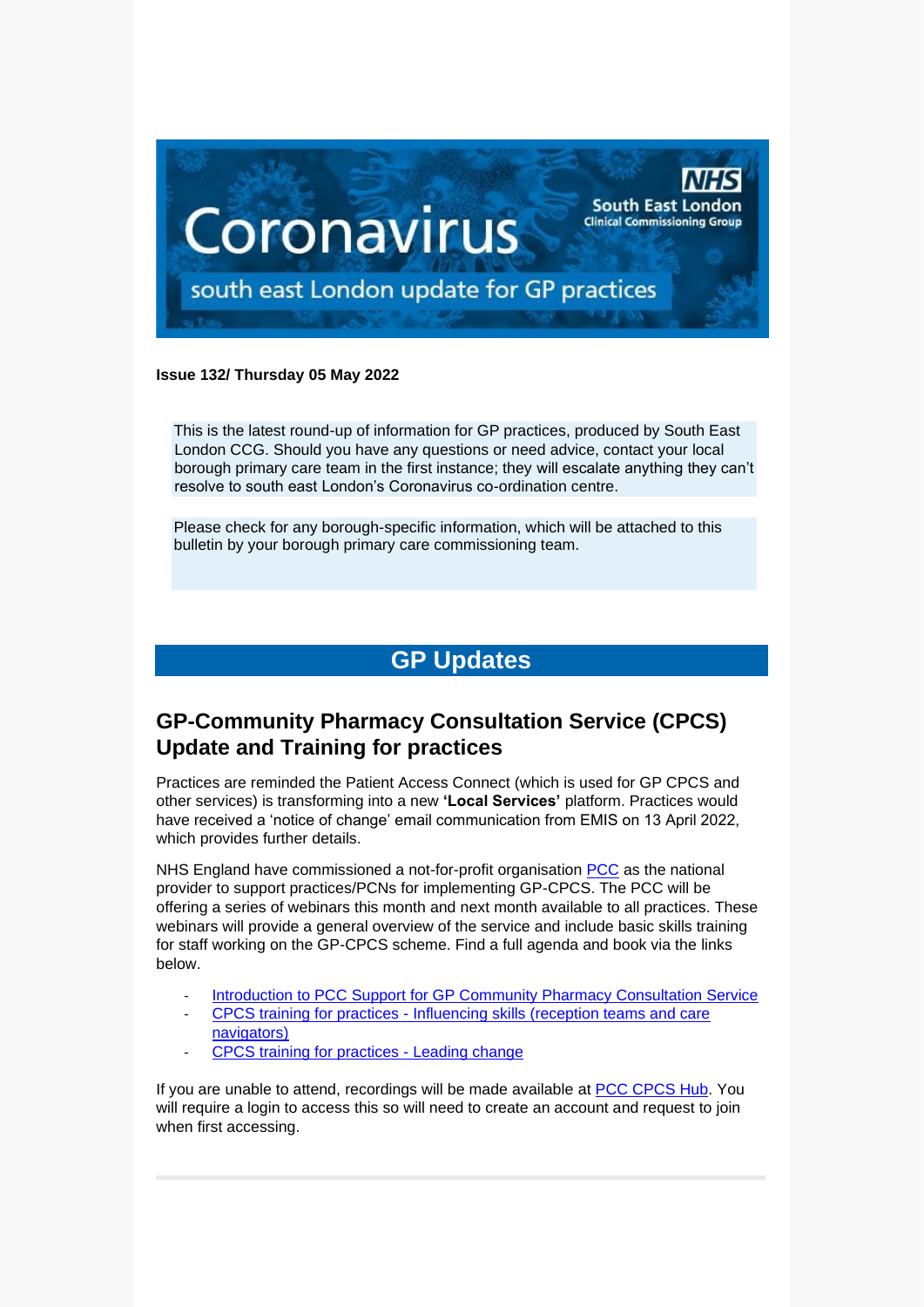# **tQuest maintenance this weekend**

On Saturday 7 May Viapath will be carrying out essential maintenance to the tQuest server. This will take place from **9pm until 12am** (a period of three hours). The tQuest system will be unavailable throughout this time.

It will affect any services which use tQuest across south east London and has been planned to ensure minimal disruption to services. You will not need to take any action in advance.

This work is part of a programme of maintenance that is due to take place every month, and we thank you in advance for your patience while this work is undertaken.

## **For Action: supply issue**

Supply issue with Estradiol (Oestrogel®) pump pack 0.06% gel, Estriol (Ovestin®) 1mg cream, Conjugated oestrogens with medroxyprogesterone (Premique Low Dose®) 300microgram/1.5mg modified-release tablets.

Please find attached Medicine Supply Notifications for:

[A Tier 2 medicine supply notification for Estradiol \(Oestrogel®\) pump pack 0.06% gel](https://selondonccg.nhs.uk/wp-content/uploads/2022/05/MSN_2022_037-Estradiol-Oestrogel®-pump-pack-0.06-gel.pdf)

[A Tier 2 medicine supply notification for Estriol \(Ovestin®\) 1mg cream](https://selondonccg.nhs.uk/wp-content/uploads/2022/05/MSN_2022_038-Estriol-Ovestin®-1mg-cream.pdf)

[A Tier 2 medicine supply notification for Conjugated oestrogens with](https://selondonccg.nhs.uk/wp-content/uploads/2022/05/MSN_2022_039-Conjugated-oestrogens-with-medroxyprogesterone-Premique-Low-Dose%C2%AE-300microgram-per-1.5mg-modified-release-tablets.pdf)  [medroxyprogesterone \(Premique Low Dose®\) 300microgram/1.5mg modified-release](https://selondonccg.nhs.uk/wp-content/uploads/2022/05/MSN_2022_039-Conjugated-oestrogens-with-medroxyprogesterone-Premique-Low-Dose%C2%AE-300microgram-per-1.5mg-modified-release-tablets.pdf)  [tablets](https://selondonccg.nhs.uk/wp-content/uploads/2022/05/MSN_2022_039-Conjugated-oestrogens-with-medroxyprogesterone-Premique-Low-Dose%C2%AE-300microgram-per-1.5mg-modified-release-tablets.pdf)

| <b>Medicine</b>                                                                                                              | Out of stock                                                             | <b>Alternatives</b>                                                                                                                                                        |
|------------------------------------------------------------------------------------------------------------------------------|--------------------------------------------------------------------------|----------------------------------------------------------------------------------------------------------------------------------------------------------------------------|
| Estradiol (Oestrogel®) pump<br>pack 0.06% gel                                                                                | Intermittent supply issues with<br>a resolution date to be<br>confirmed. | A Serious Shortage Protocol (SSP) was<br>$\bullet$<br>issued on 29/04/2022 around supply<br>limits.<br>Alternative hormone replacement<br>therapies remain available.      |
| Estriol (Ovestin <sup>®</sup> ) 1mg cream                                                                                    | Intermittent supply issues until<br>July 2022.                           | A Serious Shortage Protocol (SSP) was<br>$\bullet$<br>issued on 29/04/2022 around supply<br>limits.<br>Alternative hormone replacement<br>therapies remain available.      |
| Conjugated oestrogens with<br>medroxyprogesterone<br>(Premique Low Dose®)<br>300microgram/1.5mg modified-<br>release tablets | Intermittent supply issues until<br>late May 2022.                       | A Serious Shortage Protocol (SSP) was<br>$\bullet$<br>issued on 29/04/2022 around supply<br>limits.<br>Alternative hormone replacement<br>٠<br>therapies remain available. |

DHSC and NHSE/I have now launched an online [Medicines Supply Tool,](https://eur03.safelinks.protection.outlook.com/?url=https%3A%2F%2Fwww.sps.nhs.uk%2Fhome%2Fplanning%2Fmedicines-supply-tool%2F&data=04%7C01%7CHannah.Wigham%40dhsc.gov.uk%7Cb9a17fb0a4c14bee950c08da0ce0dffb%7C61278c3091a84c318c1fef4de8973a1c%7C1%7C0%7C637836457213250484%7CUnknown%7CTWFpbGZsb3d8eyJWIjoiMC4wLjAwMDAiLCJQIjoiV2luMzIiLCJBTiI6Ik1haWwiLCJXVCI6Mn0%3D%7C3000&sdata=wukAvYaUJXV5MpQjjVBdFk3GTRSj%2BtPGWoEt%2FtxL6Xs%3D&reserved=0) which provides up to date information about medicine supply issues. The contents of these MSNs can now be viewed on the Tool.

The Tool also details any changes to resupply dates and updates to the entries. To access the Tool you will be required to register with the [SPS website.](https://eur03.safelinks.protection.outlook.com/?url=https%3A%2F%2Fwww.sps.nhs.uk%2F&data=04%7C01%7CHannah.Wigham%40dhsc.gov.uk%7Cb9a17fb0a4c14bee950c08da0ce0dffb%7C61278c3091a84c318c1fef4de8973a1c%7C1%7C0%7C637836457213250484%7CUnknown%7CTWFpbGZsb3d8eyJWIjoiMC4wLjAwMDAiLCJQIjoiV2luMzIiLCJBTiI6Ik1haWwiLCJXVCI6Mn0%3D%7C3000&sdata=VkVkQeVyulmhB9ifc%2FXcnpbZ5vM5Tz17yedia66pyTY%3D&reserved=0)

Please be aware this communication is also being circulated separately to all community pharmacies in England. If you have any queries please contact: [DHSCmedicinesupplyteam@dhsc.gov.uk](mailto:DHSCmedicinesupplyteam@dhsc.gov.uk)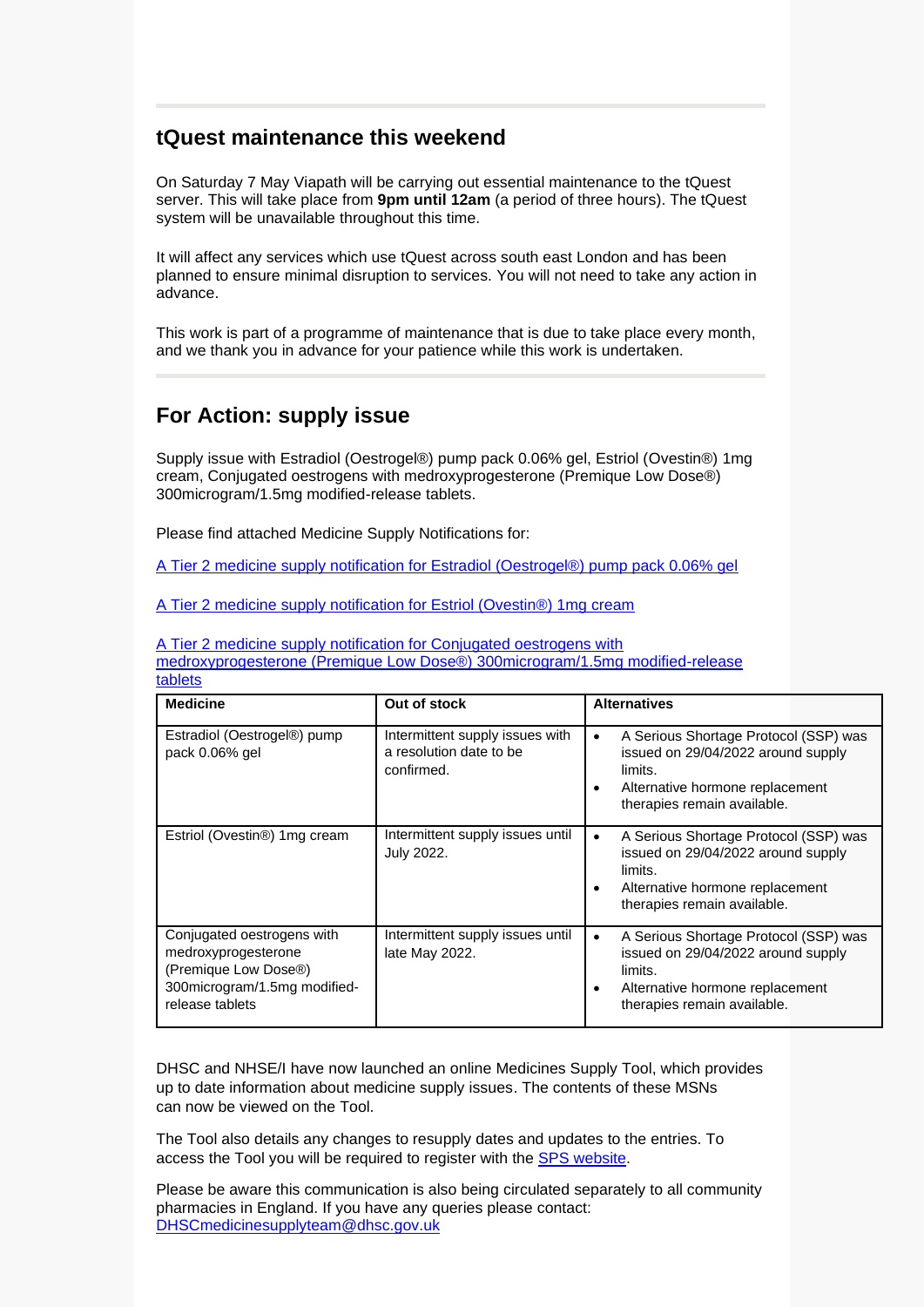## **Apex Edenbridge**

SEL CCG have purchased for all practices, PCNs and federations the **Apex Edenbridge** software which will provide you with a suite of dashboards and reports which will enable you to gain a greater depth of understanding of capacity and demand as well as supporting quality improvement and service transformation.

It is designed to give you up to date meaningful, concise information which is continually available to front line clinical staff and managers to support service transformation. Apex is simple to use, clearly presented and enables Primary Care services to ensure the alignment of current and future needs of their own population.

Each practice, PCN and federation will be able to work with their borough lead to plan the implementation of the software and to tailor the support required to make the most of this tool.

For more information please contact your CCG borough lead:

**Ashley O'Shaughnessy – Lewisham Michelle Elston – Lambeth Nezar Idris – Southwark Cheryl Rehal – Bromley Jan Mathews – Greenwich Hannah Holloway – Bexley**

### **Accelerating Patient Access Programme: implementation date**

NHSE have [announced](https://generalpracticebulletin.cmail19.com/t/ViewEmail/d/799A487E7A328D352540EF23F30FEDED/FDDFB33B02CD117A775FA7C4C6318CD9?alternativeLink=False) that the go-live date for the accelerating patient access programme has been updated. The expected go-live date is Summer 2022, and NHSE have advised that GPs will be given two months' notice. They have also given assurances that resources will be provided to support practices with preparing for implementation.

NHSE will continue to run webinars to talk through the programme and answer questions. Book via [this](https://www.events.england.nhs.uk/getting-ready-for-all-patients-to-have-access-to-their-future-data) link.

They will continue to update the [FutureNHS](https://future.nhs.uk/NHSXImplementation/browseFolder?fid=26634512&sort=name&dir=asc&viewMode=S) page, and additional information about the programme can be found [here.](https://digital.nhs.uk/services/nhs-app/nhs-app-guidance-for-gp-practices/accelerating-patient-access-to-their-record)

#### **South East London CCG wins Public Sector Campaign of the Year**

SEL CCG's #DontMissYourVaccine campaign has won Gold in the Public Sector Campaign of the Year category at the national PR Moment Awards.

The award is given to recognise and celebrate an 'outstanding' Public Sector campaign. The PR Moment Awards are one of the most coveted and respected awards, and there was tough competition in this category with ten campaigns shortlisted, and one award winner. We are incredibly proud and thankful to everyone who helped with the campaign, especially our partners and local communities. [View our short advert here.](https://www.youtube.com/watch?v=Q_T6aAP3dCE)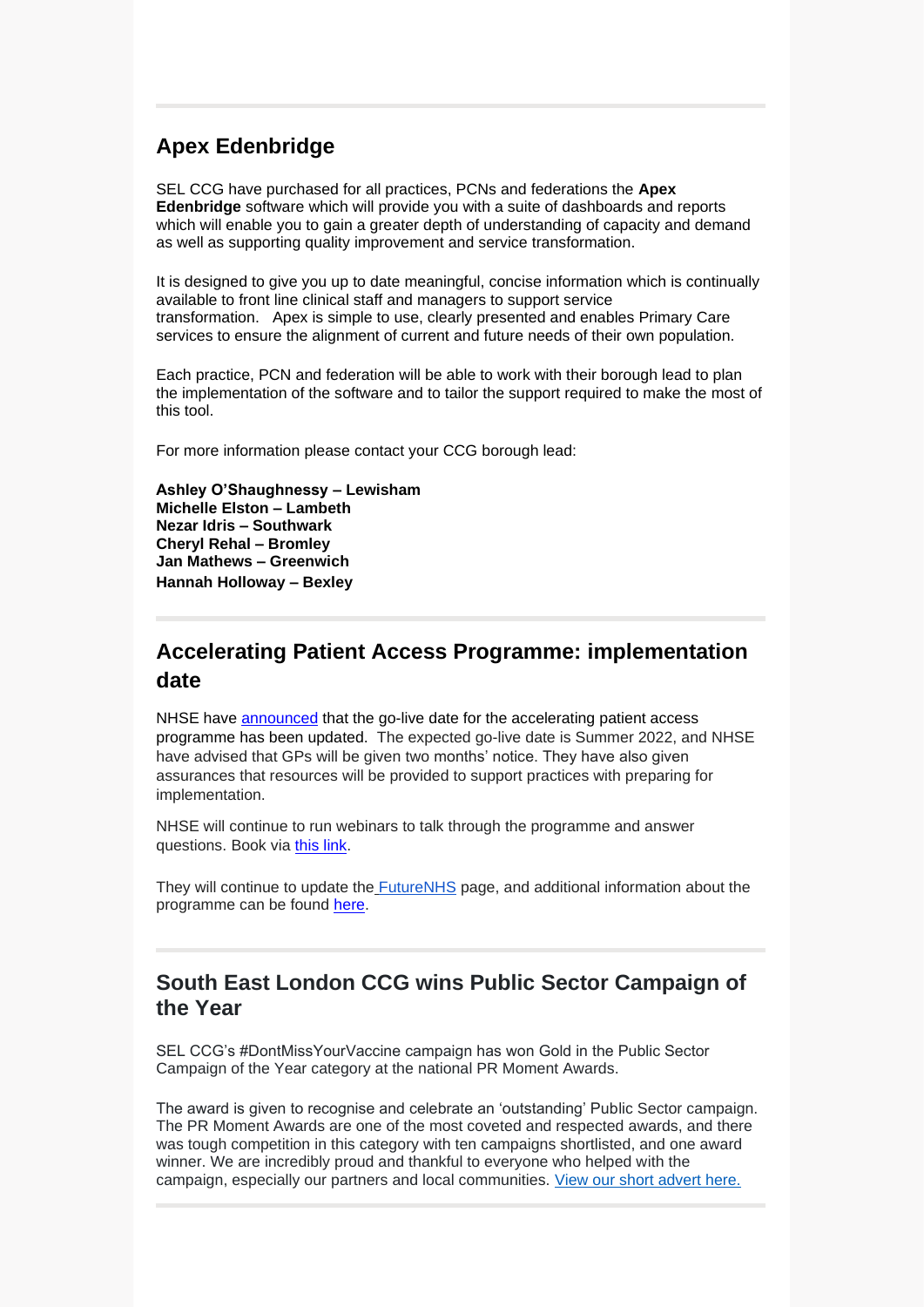# **Reminder - CMDU Referral Pathway**

Please see below the patient referral pathway: [https://www.england.nhs.uk/coronavirus/wp-content/uploads/sites/52/2021/12/C1479](https://www.england.nhs.uk/coronavirus/wp-content/uploads/sites/52/2021/12/C1479-covid-19-treatment-pathway.pdf) [covid-19-treatment-pathway.pdf](https://www.england.nhs.uk/coronavirus/wp-content/uploads/sites/52/2021/12/C1479-covid-19-treatment-pathway.pdf)

And a list of CMDU's: [https://www.england.nhs.uk/coronavirus/wp](https://www.england.nhs.uk/coronavirus/wp-content/uploads/sites/52/2021/12/COVID-medicine-delivery-unit-directory-version-2.5.pdf)[content/uploads/sites/52/2021/12/COVID-medicine-delivery-unit-directory-version-](https://www.england.nhs.uk/coronavirus/wp-content/uploads/sites/52/2021/12/COVID-medicine-delivery-unit-directory-version-2.5.pdf)[2.5.pdf](https://www.england.nhs.uk/coronavirus/wp-content/uploads/sites/52/2021/12/COVID-medicine-delivery-unit-directory-version-2.5.pdf)

# **Data Security and Protection Toolkit submission deadline**

The deadline for submitting your 2021-2022 Data Security and Protection (DSPT) is fast approaching. You can publish at any point before the deadline, and it is recommended that your practice publishes as soon as you have completed the required assertions.

Your practice must submit by the 30 June 2022.

If you have any questions, please contact the GP DPO team at [Selccg.gpdpo@nhs.net.](mailto:Selccg.gpdpo@nhs.net)

## **DSPT support webpage launch**

To support GP practices with the DSPT, the CCG has launched a new website page aimed to provide a bite size overview of the DSPT assertions, along with templates which GP practices can adapt for the toolkit submission at the end of June 2022. Read the update [here.](https://selondonccg.nhs.uk/wp-content/uploads/2022/05/20220414-Bulletin-DPST-website-launch-final.docx)

### **Cancer updates**

# **FIT For Suspected Lower GI Referrals (including Ordering and Stockpiling advice)**

Practices have likely noticed the increase in communications about the use of FIT in primary care, and inclusion of FIT results on suspected lower GI cancer referrals. The proportion of suspected colorectal cancer referrals including a FIT result vary by practice, but currently only 50% of referrals include a numerical FIT value. It is estimated that closer to 80% or more should include FIT. In recognition of this, a 'one-pager' has been produced detailing how and why FIT should be used, how primary care is supported/renumerated for the use of FIT, and the national evidence base for this key NHS priority – this can be found [here.](https://selondonccg.nhs.uk/wp-content/uploads/2022/04/FIT-Results-for-Suspected-Lower-GI-Cancer-Referrals_April-2022_FINAL.pdf)

[Advice on Ordering and Stockpiling of FIT](https://selondonccg.nhs.uk/wp-content/uploads/2022/05/FIT-Kits-Ordering-and-Stockpiling-Advice.pdf) has also been produced, to support practices in ensuring a reliable supply of FIT kits.

#### **South East London Cancer Alliance**

Please find below a link to the latest version of the update, which also includes FAQs for primary care on cancer services in south east London to support GPs and patients during the pandemic. [Cancer updates for GPs 27 April](https://selondonccg.nhs.uk/wp-content/uploads/2022/04/SEL-Cancer-Updates-FAQs-for-Primary-Care-27-Apr-2022.pdf) 2022.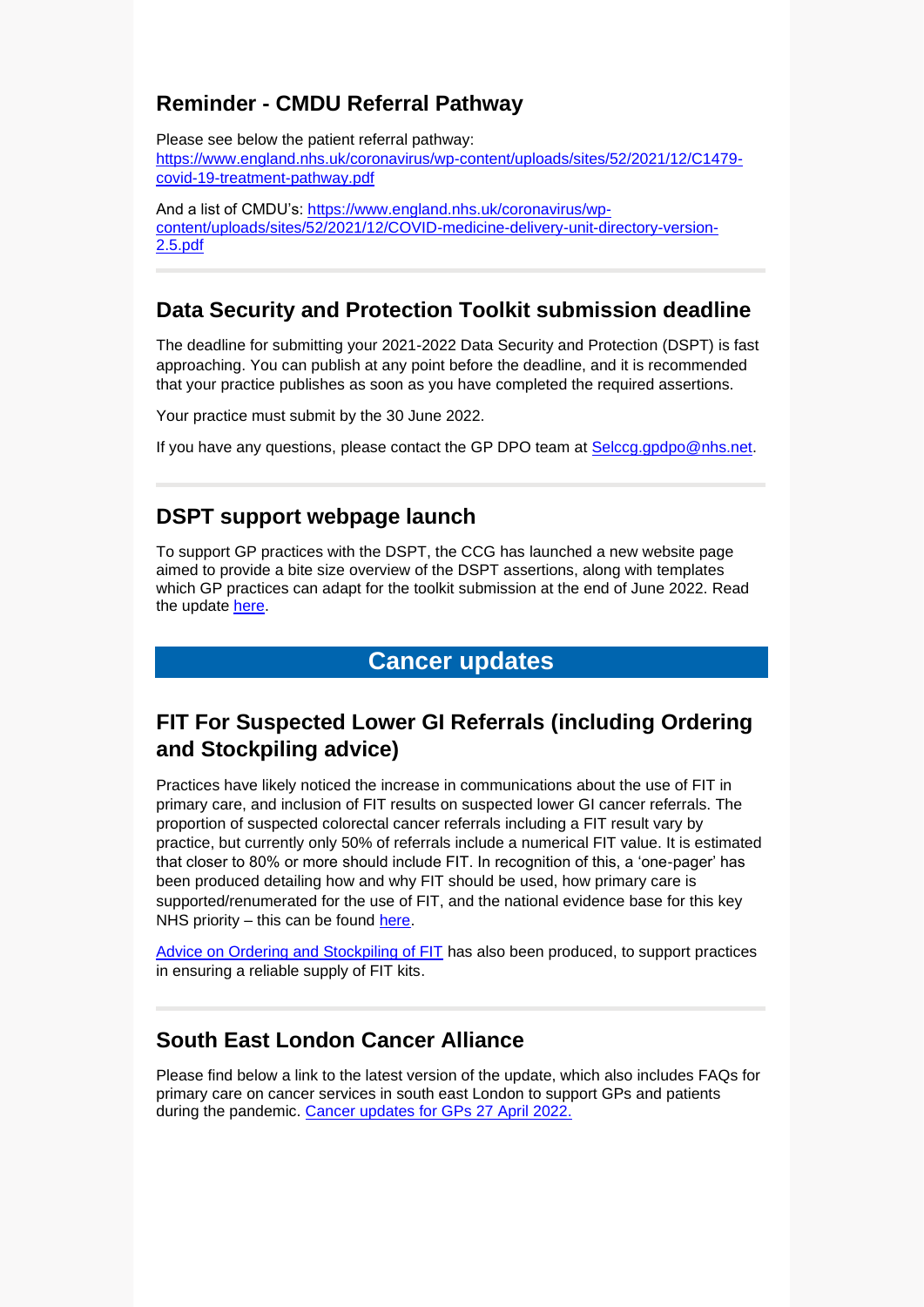# **Seminars, events, webinars and e-learning**

#### **London General Practice Nurse celebration event**

In person celebration for all primary care nurses in London.

**Friday 24 June – 09.15 to 16.30 at Regents Park.** A full agenda is [attached,](https://selondonccg.nhs.uk/wp-content/uploads/2022/05/A-celebration-event-agenda.pdf) and more information is also available [here.](https://selondonccg.nhs.uk/wp-content/uploads/2022/03/A-celebration-event.._-002.png)

# **Q&A sessions hosted by the SEL Prescribing Support Dietetic Service**

The SEL PSD team will be available for Q&A drop-in sessions **every Thursday 13.00- 13.30 until Thursday 30 June.** 

Please drop in via the link below and ask us any questions you have regarding:

- The new SEL Malnutrition and Appropriate ONS Prescribing Guidelines
- Adult oral nutritional supplements
- The management of malnutrition

Microsoft Teams meeting - [Click here to join the meeting](https://scanmail.trustwave.com/?c=8248&d=idDm4o6uS0GY0iLOeW5L0O65QjAmtV4uOwhsjMlVtg&u=https%3a%2f%2fteams%2emicrosoft%2ecom%2fl%2fmeetup-join%2f19%253ameeting%5fYzAzZDEyOWYtYTAwOS00ZDRiLWE0MzUtZDVhZWUyNzk5MjBh%2540thread%2ev2%2f0%3fcontext%3d%257b%2522Tid%2522%253a%252237c354b2-85b0-47f5-b222-07b48d774ee3%2522%252c%2522Oid%2522%253a%25225a39bd09-a550-40fc-be4b-a60f7c60ecdc%2522%257d)

# **Webinar - Hypertension case finding – Core20PLUS5, reducing healthcare inequalities**

**Tuesday 24 May - 12.30 to 14.00**. Via Teams Live.

Find more information and register [here.](https://www.events.england.nhs.uk/events/hypertension-case-finding-core20plus5-reducing-healthcare-inequalities)

# **Comprehensive Assessment of At-Risk Mental States (CAARMS) training for GP's**

Starting July 2022, (CAARMS) training to NHS England staff working in early detection or intervention psychosis services or similar services, delivered by Maudsley Learning. More information and details on how to enrol are [here.](https://selondonccg.nhs.uk/wp-content/uploads/2022/05/CAARMS-Leaflet-v1.2.pdf)

#### **Upcoming Kooth webinars**

[Kooth](https://explore.kooth.com/gp/) are delivering a number of webinars for GPs over the coming months. The webinars will include: an overview of all the features and support available from Kooth, how to can signpost young people to the service, and an opportunity to ask questions. Sign up for the webinars [here.](https://docs.google.com/forms/d/16OlTp8QyImfh9qQPuY_H18mosOGMpNa95h4c3ODi3J0/edit?ts=6241be12)

#### **Reminder - GP online education event – Deep Venous**

The South East London Vascular Network Team are holding a GP/ Primary Care education event which will provide a practical overview of deep venous disease, how it can be managed in Primary Care and referral options for Deep Venous.

**Wednesday 25 May, 13:30 to 14:30**. You can register for the event via [this link.](https://www.eventbrite.co.uk/e/gp-education-event-deep-venous-tickets-256678330797)